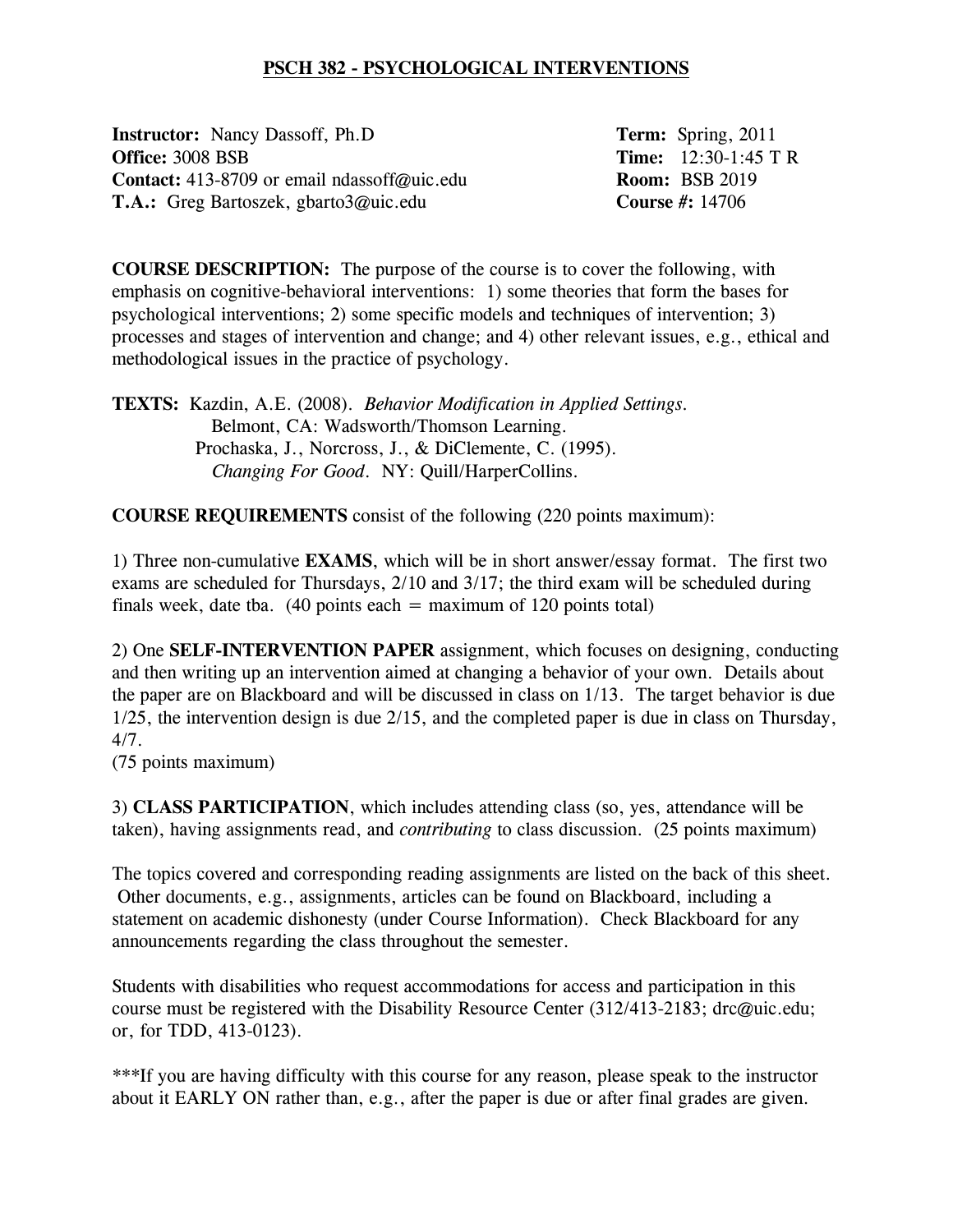Final grades are determined by the total points obtained, and will **NOT** be changed because your total points place you one or two points below a higher letter grade.\*\*\*

| Week         | Topic                                                                                       | <b>Assigned Reading</b>                          |
|--------------|---------------------------------------------------------------------------------------------|--------------------------------------------------|
| $\mathbf{1}$ | Introduction                                                                                | Beh Mod, Chapter 1                               |
| 2            | <b>Operant Methods</b>                                                                      | Beh Mod, Chapter 2                               |
| 3            | Behavioral Assessment and Analysis<br>Paper-target behavior due by Tuesday, 1/25            | Beh Mod, Chapters 3 & 4                          |
| 4            | <b>Behavioral Consequences</b><br>T.A. presentation on intervention design                  | Beh Mod, Chapters 6 & 7                          |
| 5            | Behavioral Consequences (cont.) and Review<br>Exam 1 on Thursday, 2/10                      |                                                  |
| 6            | Extinction<br>Paper-design of intervention due by Tuesday, 2/15<br><b>Assigning coaches</b> | Beh Mod, Chapter 8                               |
| 7            | <b>Special Techniques</b><br>Self-control                                                   | Beh Mod, Chapter 9<br>Beh Mod, Chapter 10        |
| 8            | Intro to Stages of Change (for paper)<br><b>Cognitive Methods</b>                           | Beh Mod, Chapter 11                              |
| 9            | Cognitive Methods (cont.)<br>Interventions with Children and Families                       | Article(s) on Blackboard                         |
| 10           | <b>Ethical Issues and Review</b><br>Exam 2 on Thursday, 3/17                                | Beh Mod, Chapter 13<br>(pp. 411-425) $&$ handout |
|              | - Spring Break 3/21-25 -                                                                    |                                                  |
| 11           | Processes and Stages of Change                                                              | Changing, Chapters 1 & 2                         |
| 12           | Making Changes and Precontemplation<br>Final Paper due on Thursday, 4/7                     | Changing, Chapters 3 & 4                         |
| 13           | Contemplation<br>Motivational Interviewing video                                            | Changing, Chapter 5                              |
| 14           | Preparation and Action                                                                      | Changing, Chapters 6 & 7                         |
| 15           | Maintenance and Recycling                                                                   | Changing, Chapters 8 & 9                         |